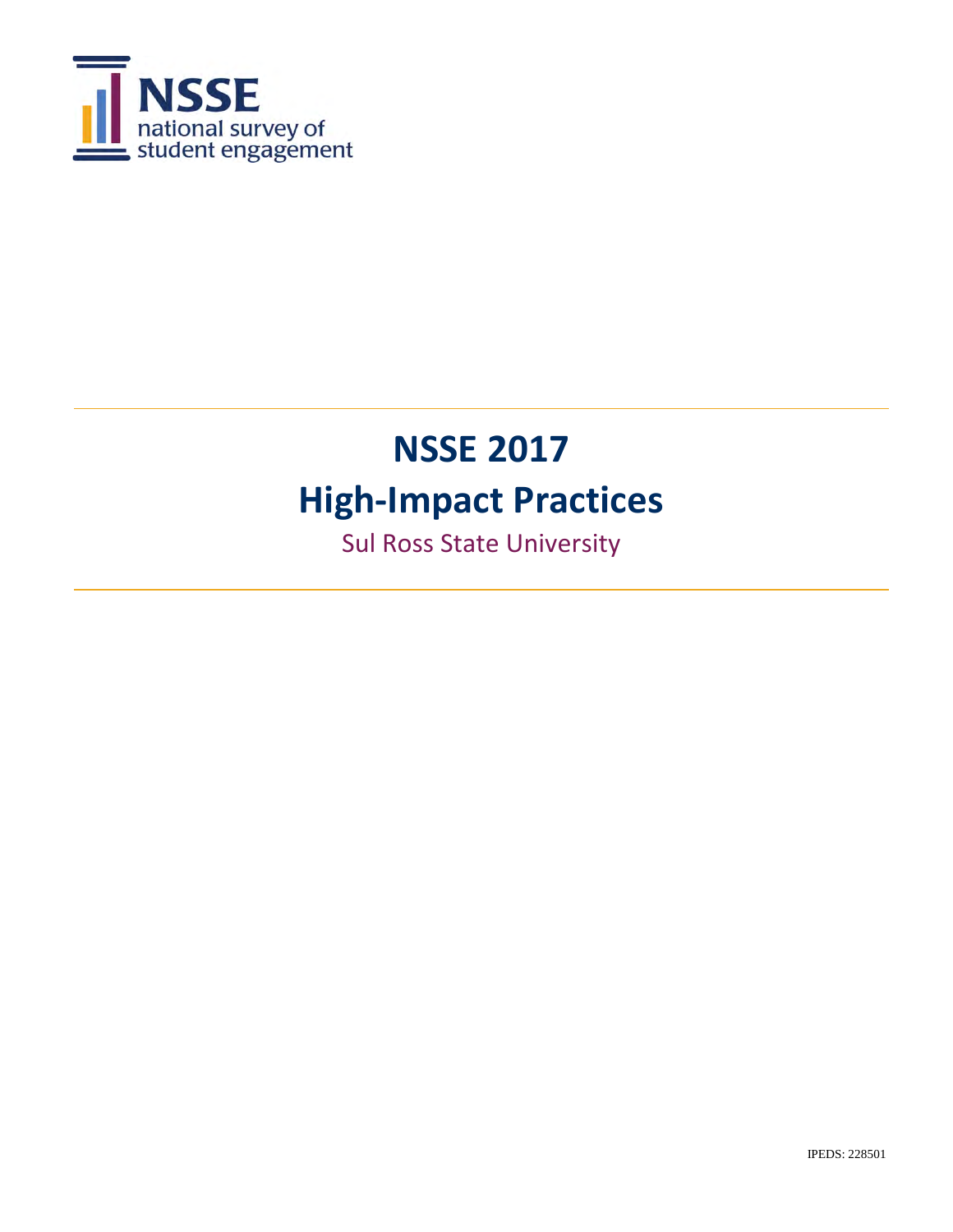

#### **About This Report**

### **About Your** *High-Impact Practices* **Report**

Due to their positive associations with student learning and retention, certain undergraduate opportunities are designated "high-impact." High-Impact Practices (HIPs) share several traits: They demand considerable time and effort, facilitate learning outside of the classroom, require meaningful interactions with faculty and students, encourage collaboration with diverse others, and provide frequent and substantive feedback. As a result, participation in these practices can be life-changing (Kuh, 2008). NSSE founding director George Kuh recommends that institutions should aspire for all students to participate in at least two HIPs over the course of their undergraduate experience—one during the first year and one in the context of their major (NSSE, 2007).

NSSE asks students about their participation in the six HIPs shown in the box at right. Unlike most questions on the NSSE survey, the HIP questions are not limited to the current school year. Thus, senior students' responses include participation from prior years.

#### *High-Impact Practices in NSSE*

**Service-Learning**  Courses that included a community-based project

**Learning Community**  Formal program where groups of students take two or more classes together

**Research with Faculty** Work with a faculty member on a research project

**Internship or Field Experience** Internship, co-op, field experience, student teaching, or clinical placement

**Study Abroad**

**Culminating Senior Experience** Capstone course, senior project or thesis, comprehensive exam, portfolio, etc.

#### **Report Sections**

| Participation Comparisons (p. 3)                | Displays HIP participation for your students compared with that of students at your comparison<br>group institutions. Two views present insights into your students' HIP participation:                                                 |  |  |  |
|-------------------------------------------------|-----------------------------------------------------------------------------------------------------------------------------------------------------------------------------------------------------------------------------------------|--|--|--|
|                                                 | <b>Overall HIP Participation</b><br>Displays the percentage of students who participated in one HIP and in two or more HIPs,<br>relative to those at your comparison group institutions.                                                |  |  |  |
|                                                 | <b>Statistical Comparisons</b><br>Comparisons of participation in each HIP and overall for your students relative to those at<br>comparison group institutions, with tests of significance and effect sizes.                            |  |  |  |
| Response Detail (pp. 4-5)                       | Provides complete response frequencies for the relevant HIP questions for your students and<br>those at your comparison group institutions. First-year results include a summary of their<br>expectations for future HIP participation. |  |  |  |
| Participation by Student Characteristics (p. 6) | Displays your students' participation in each HIP by selected student characteristics.                                                                                                                                                  |  |  |  |

#### **Interpreting Comparisons**

*HIP participation varies more among students within an institution than it does between institutions,* like many experiences and outcomes in higher education. As a result, focusing attention on overall participation rates amounts to examining the tip of the iceberg. It's equally important to understand how student engagement (including HIP participation) varies *within* your institution. The table on page 6 provides an initial look at how HIP participation varies by selected student characteristics. The Report Builder—Institution Version and your *Major Field Report* (both to be released in the fall) offer further perspectives on internal variation and can help you investigate your students' HIP participation in depth.

Kuh, G. D. (2008). High-impact educational practices: What they are, who has access to them, and why they matter. Washington, DC: Association of American Colleges and Universities. National Survey of Student Engagement (2007). Experiences that matter: Enhancing student learning and success—Annual Report 2007. Bloomington, IN: Indiana University Center for Postsecondary Research.

Rocconi, L., & Gonyea, R. M. (2015, May). Contextualizing student engagement effect sizes: An empirical analysis. Paper presented at the Association for Institutional Research Annual Forum, Denver, CO.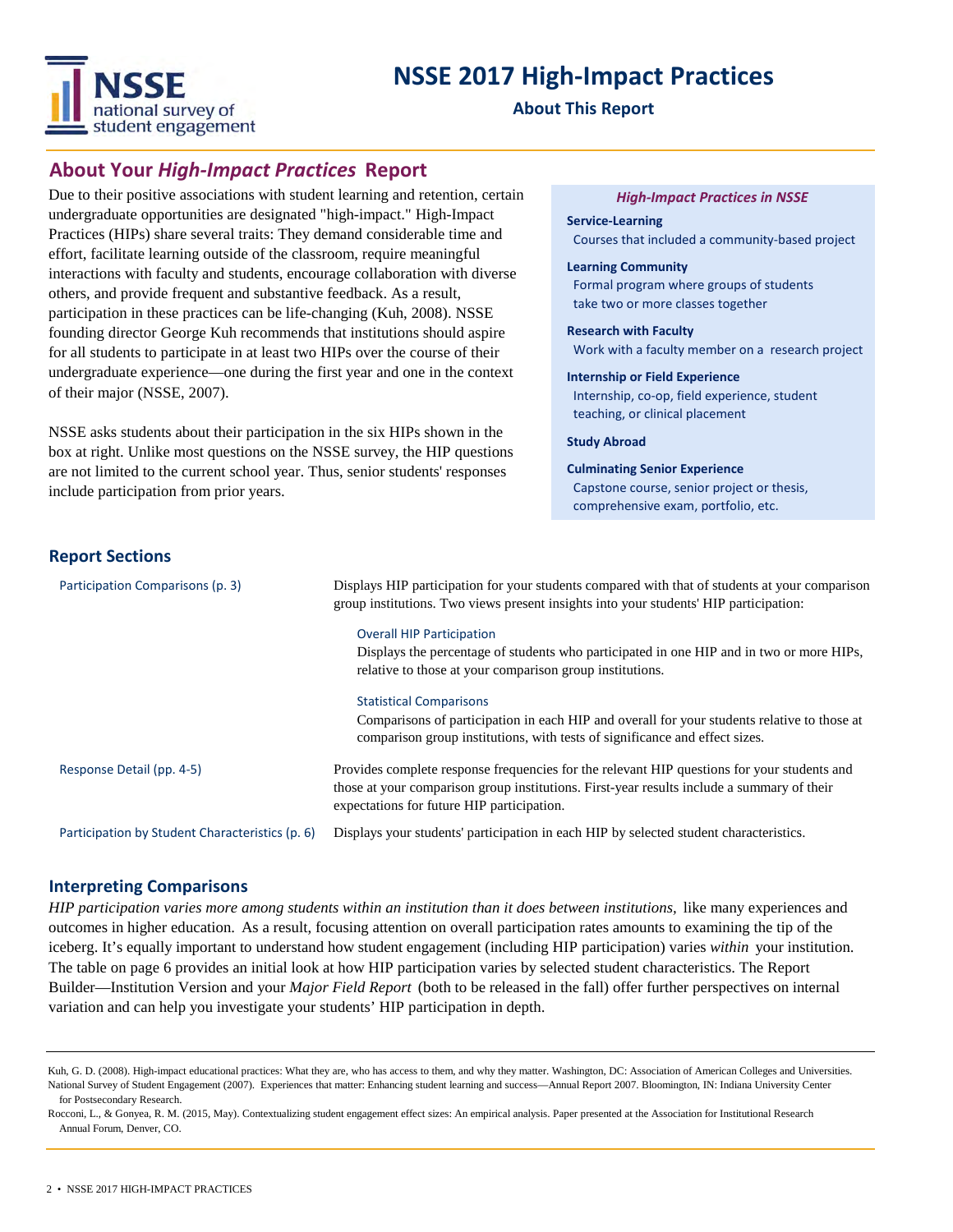

**Participation Comparisons Sul Ross State University**

*Your students' participation compared with:*

### **Overall HIP Participation**

The figures below display the percentage of students who participated in High-Impact Practices. Both figures include participation in service-learning, a learning community, and research with faculty. The senior figure also includes participation in an internship or field experience, study abroad, and culminating senior experience. The first segment in each bar shows the percentage who participated in at least two HIPs, and the full bar (both colors) represents the percentage who participated in at least one.



#### **Statistical Comparisons**

The table below displays the percentage of your students who participated in a given High-Impact Practice, including the percentage who participated overall (at least one, two or more). It also graphs the difference, in percentage points, between your students and those of your comparison groups. Blue bars indicate how much higher your institution's percentage is compared to the comparison group. Dark red bars indicate how much lower your institution's percentage is compared to the comparison group. (Comparison group percentages appear on the following pages.)

|                                     |                | rour students participation compared with: |                 |                         |                 |                         |       |        |  |  |
|-------------------------------------|----------------|--------------------------------------------|-----------------|-------------------------|-----------------|-------------------------|-------|--------|--|--|
|                                     | <b>SRSU</b>    | <b>Southwest Public</b>                    |                 | <b>Carnegie Class</b>   |                 | NSSE 2016 & 2017        |       |        |  |  |
| First-year                          | %              | Difference <sup>a</sup>                    | $ES^b$          | Difference <sup>a</sup> | $ES^b$          | Difference <sup>a</sup> |       | $ES^b$ |  |  |
| 12. Service-Learning                | 60             | $+6$                                       | .12             | $+7$                    | .14             | $+8$                    |       | .17    |  |  |
| 11c. Learning Community             | 12             | $-2$                                       | $-.06$          | $-0$                    | $-.01$          | $-2$                    |       | $-.05$ |  |  |
| 11e. Research with Faculty          | 9              | $+5$                                       | .20             | $+5$                    | $***$<br>.22    | $+5$                    |       | .19    |  |  |
| <b>Participated in at least one</b> | 65             | $+5$                                       | .10             | $+7$                    | .14             | $+7$                    |       | .14    |  |  |
| Participated in two or more         | 14             | $+3$                                       | .08             | $+4$                    | .12             | $+3$                    |       | .10    |  |  |
| <b>Senior</b>                       |                |                                            |                 |                         |                 |                         |       |        |  |  |
| 12. Service-Learning                | 69             | $+12$                                      | .24             | $+6$                    | .12             | $+8$                    |       | .18    |  |  |
| 11c. Learning Community             | 17             | $-3$                                       | $-.08$          | $-5$                    | $-.12$          | $-6$                    |       | $-.16$ |  |  |
| 11e. Research with Faculty          | $\overline{7}$ | $-10$                                      | $***$<br>$-.32$ | $-12$                   | $***$<br>$-.37$ | $-16$                   | ***   | $-.46$ |  |  |
| 11a. Internship or Field Exp.       | 31             | $-6$                                       | $-.13$          | $-14$                   | $***$<br>$-29$  | $-18$                   | ***   | $-.37$ |  |  |
| 11d. Study Abroad                   | 5              | $-4$                                       | $-.15$          | $-6$                    | $-.21$          | $-9$                    | $***$ | $-.31$ |  |  |
| 11f. Culminating Senior Exp.        | 19             | $-16$                                      | ***<br>$-.36$   | $-25$                   | $***$<br>$-55$  | $-26$                   | ***   | $-.57$ |  |  |
| <b>Participated in at least one</b> | 80             | $+0$                                       | .01             | $-4$                    | $-.10$          | $-5$                    |       | $-.13$ |  |  |
| Participated in two or more         | 41             | -9                                         | $-.17$          | $-17$                   | ***<br>$-.34$   | $-20$                   | ***   | $-.40$ |  |  |

a. Percentage point differences (institution – comp. group) rounded to whole numbers. Values less than one may not display a bar and may be shown as +0 or -0.

b. Cohen's *h* (standardized difference between two proportions). Effect sizes indicate the practical importance of observed differences. For service-learning, internships, study abroad, and culminating senior experiences, an ES of about .2 may be considered small, .5 medium, and .8 large. For learning community and research with faculty, an ES of about .1 may be considered small, .3 medium, and .5 large (Rocconi & Gonyea, 2015).

 $*p < .05, **p < .01, ***p < .001$  (*z*-test comparing participation rates).

Note: Participation includes the percentage of students who responded "Done or in progress" except for service-learning which is the percentage who responded that at least "Some" courses included a community-based project. All results weighted by institution-reported sex and enrollment status (and by institution size for comparison groups).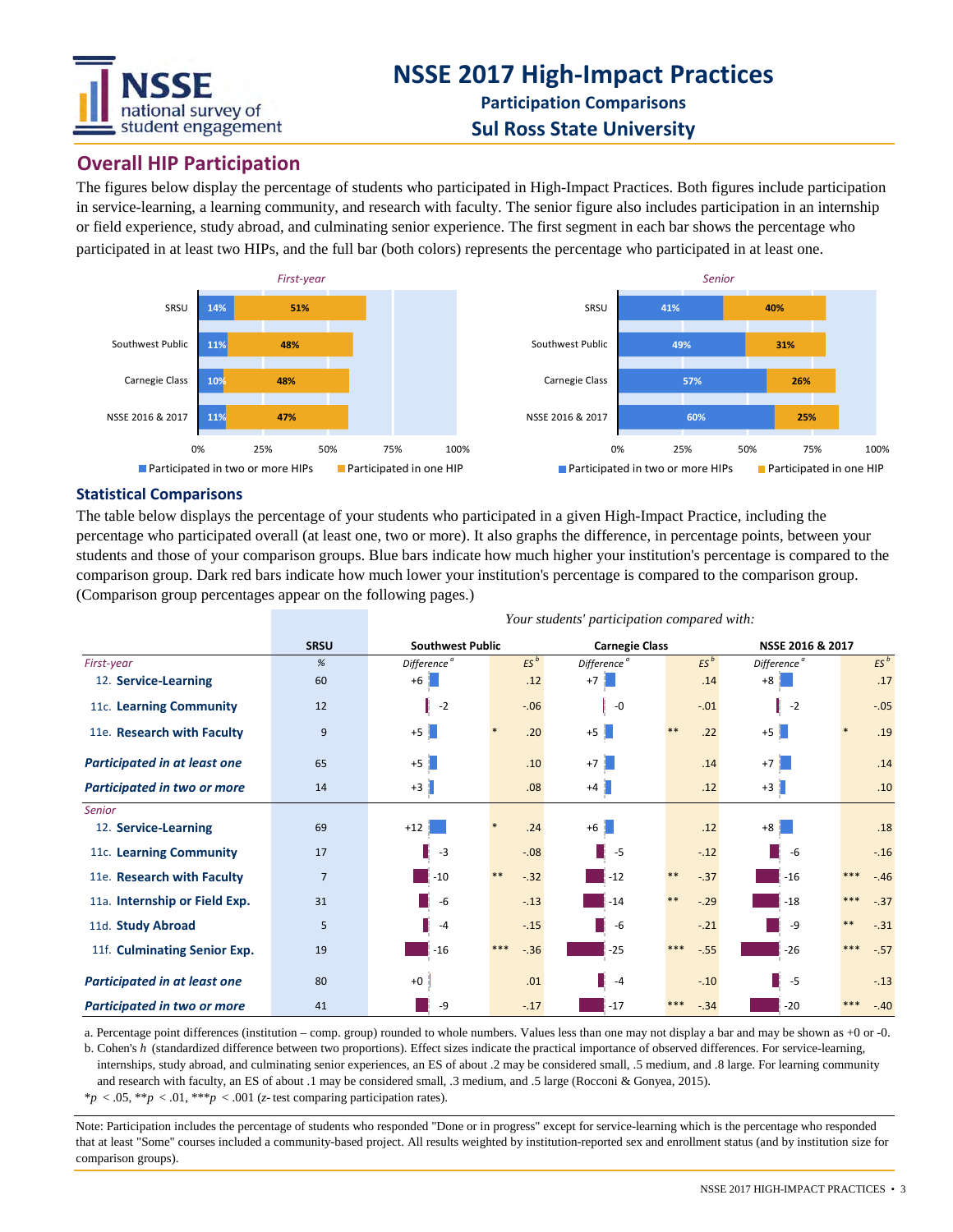

**Response Detail**

### **Sul Ross State University**

**Percentage responding "Plan to do"**

**Culminating Senior** 

**Experience** Complete a culminating senior experience (capstone course, senior project or

**Study Abroad**

### **First-Year Students**



## **Plans to Participate<sup>a</sup>**

Knowing whether first-year students *plan* to participate in upper-division HIPs can reveal insights about HIP demand, awareness of opportunities, and the clarity of institutional information. These results might also point to topics for additional exploration, such as what contributes to students' expectations, their assumptions about who can participate, or why other students are undecided or have no plans to participate in the activity.



**Internship or Field** 

Participate in an internship, co-op, field experience,

**Experience**

Note: Results weighted by institution-reported sex and enrollment status (and institutional size for comparison groups).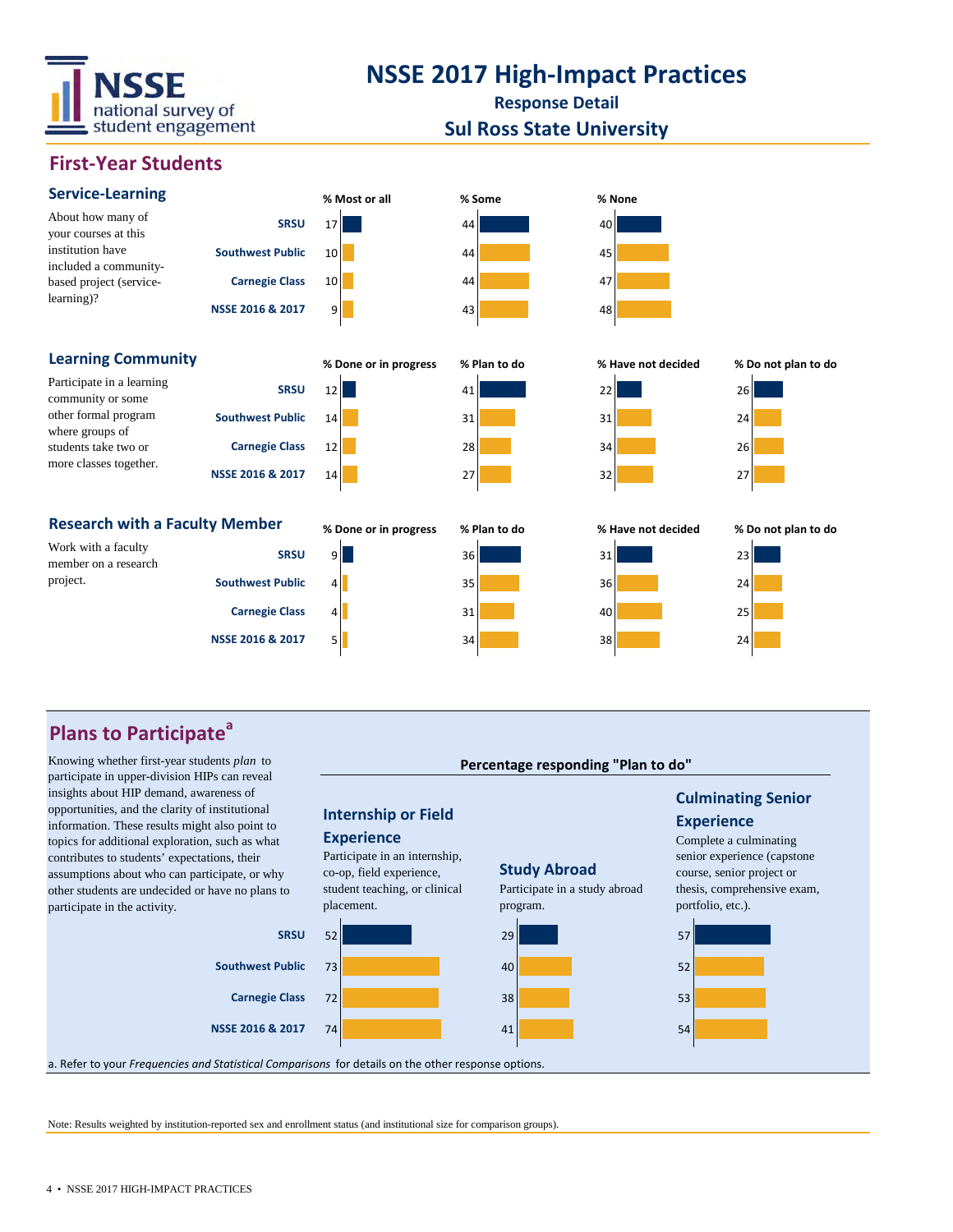

**Response Detail Sul Ross State University**

### **Seniors**

| <b>Service-Learning</b>                                                                                                                              |                         | % Most or all         | % Some       | % None             |                     |
|------------------------------------------------------------------------------------------------------------------------------------------------------|-------------------------|-----------------------|--------------|--------------------|---------------------|
| About how many of<br>your courses at this                                                                                                            | <b>SRSU</b>             | 12                    | 56           | 31                 |                     |
| institution have<br>included a community-<br>based project (service-<br>learning)?                                                                   | <b>Southwest Public</b> | 13                    | 44           | 43                 |                     |
|                                                                                                                                                      | <b>Carnegie Class</b>   | 13                    | 50           | 37                 |                     |
|                                                                                                                                                      | NSSE 2016 & 2017        | 12                    | 48           | 40                 |                     |
| <b>Learning Community</b>                                                                                                                            |                         | % Done or in progress | % Plan to do | % Have not decided | % Do not plan to do |
| Participate in a learning                                                                                                                            | <b>SRSU</b>             | 17                    | 19           | 29                 | 35                  |
| community or some<br>other formal program<br>where groups of                                                                                         | <b>Southwest Public</b> | 20                    | 13           | 16                 | 51                  |
| students take two or                                                                                                                                 | <b>Carnegie Class</b>   | 22                    | 10           | 16                 | 52                  |
| more classes together.                                                                                                                               | NSSE 2016 & 2017        | 23                    | 10           | 14                 | 53                  |
| <b>Research with a Faculty Member</b>                                                                                                                |                         | % Done or in progress | % Plan to do | % Have not decided | % Do not plan to do |
| Work with a faculty<br>member on a research<br>project.                                                                                              | <b>SRSU</b>             | 7                     | 21           | 26                 | 46                  |
|                                                                                                                                                      | <b>Southwest Public</b> | 17                    | 16           | 19                 | 48                  |
|                                                                                                                                                      | <b>Carnegie Class</b>   | 19                    | 12           | 17                 | 51                  |
|                                                                                                                                                      | NSSE 2016 & 2017        | 23                    | 12           | 15                 | 49                  |
|                                                                                                                                                      |                         | % Done or in progress | % Plan to do | % Have not decided | % Do not plan to do |
| <b>Internship or Field Experience</b><br>Participate in an<br>internship, co-op, field<br>experience, student<br>teaching, or clinical<br>placement. | <b>SRSU</b>             | 31                    | 39           | 16                 | 15                  |
|                                                                                                                                                      | <b>Southwest Public</b> | 37                    | 31           | 12                 | 20                  |
|                                                                                                                                                      | <b>Carnegie Class</b>   | 45                    | 25           | 11                 | 19                  |
|                                                                                                                                                      | NSSE 2016 & 2017        | 49                    | 24           | 10                 | 17                  |
| <b>Study Abroad</b>                                                                                                                                  |                         | % Done or in progress | % Plan to do | % Have not decided | % Do not plan to do |
| Participate in a study<br>abroad program.                                                                                                            | <b>SRSU</b>             | 5                     | 13           | 22                 | 60                  |
|                                                                                                                                                      | <b>Southwest Public</b> | 9                     | 10           | 15                 | 66                  |
|                                                                                                                                                      | <b>Carnegie Class</b>   | 11                    | 7            | 13                 | 69                  |
|                                                                                                                                                      | NSSE 2016 & 2017        | 14                    | 7            | 12                 | 67                  |
| <b>Culminating Senior Experience</b>                                                                                                                 |                         | % Done or in progress | % Plan to do | % Have not decided | % Do not plan to do |
| Complete a culminating<br>senior experience<br>(capstone course, senior<br>project or thesis,<br>comprehensive exam,<br>portfolio, etc.).            | <b>SRSU</b>             | 19                    | 38           | 17                 | 26                  |
|                                                                                                                                                      | <b>Southwest Public</b> | 35                    | 29           | 13                 | 22                  |
|                                                                                                                                                      | <b>Carnegie Class</b>   | 44                    | 26           | 10                 | 20                  |
|                                                                                                                                                      | NSSE 2016 & 2017        | 45                    | 24           | 10                 | 21                  |

Note: Results weighted by institution-reported sex and enrollment status (and institutional size for comparison groups).